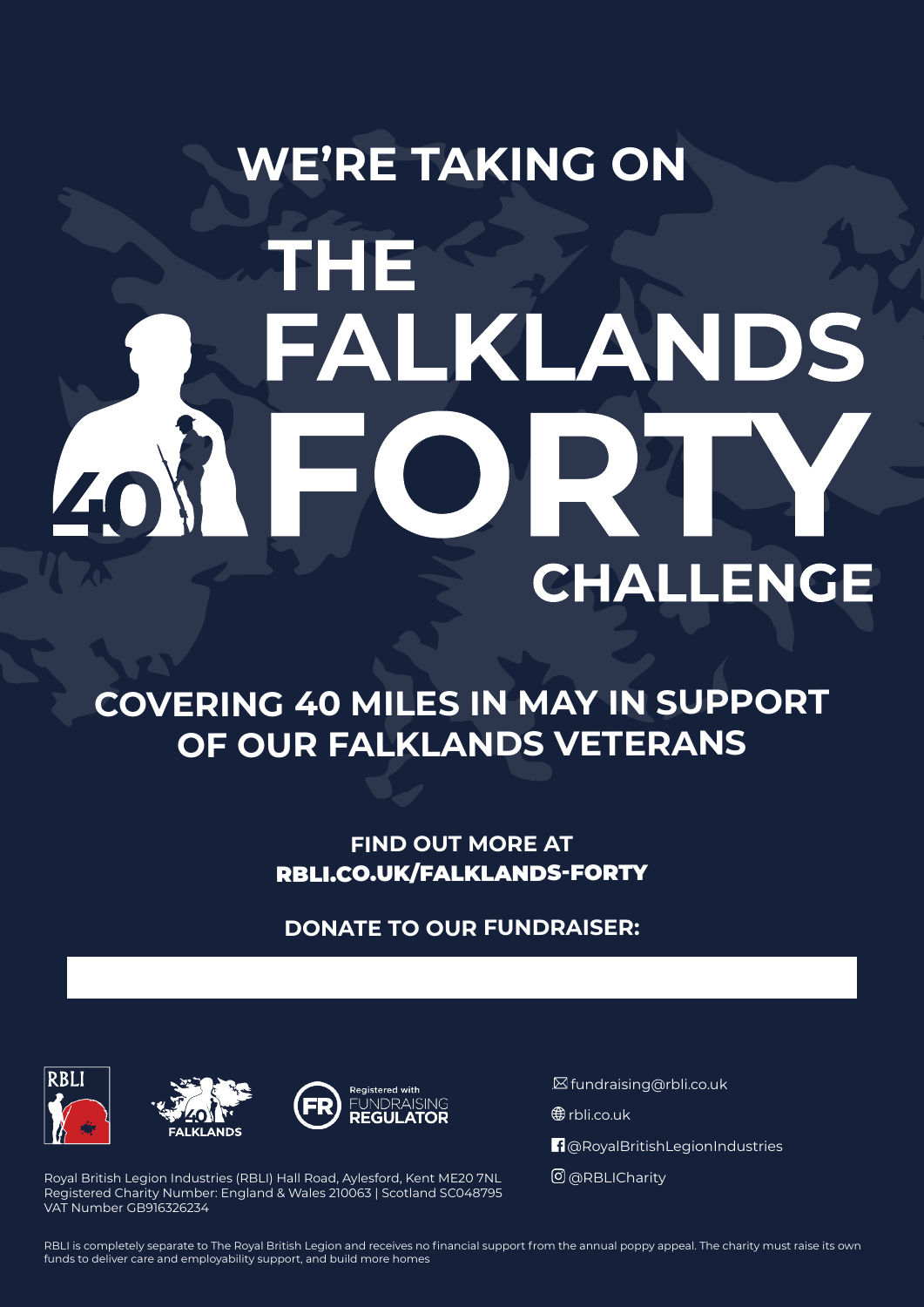## **WE'RE TAKING ON**

# **THE** FALKLANDS EOR **CHALLENGE**

WE WILL **40 MILES IN MAY TO HONOUR THE LIVES LOST DURING THE FALKLANDS WAR AND IMPROVE THE LIVES OF THOSE WHO SERVED**

> **FIND OUT MORE AT** RBLI.CO.UK/FALKLANDS-FORTY

#### **DONATE TO OUR FUNDRAISER:**

**.................................................................................................................................................**







Royal British Legion Industries (RBLI) Hall Road, Aylesford, Kent ME20 7NL Registered Charity Number: England & Wales 210063 | Scotland SC048795 VAT Number GB916326234

. fundraising@rbli.co.uk

**<sup>⊕</sup>**rbli.co.uk

@RoyalBritishLegionIndustries

@RBLICharity